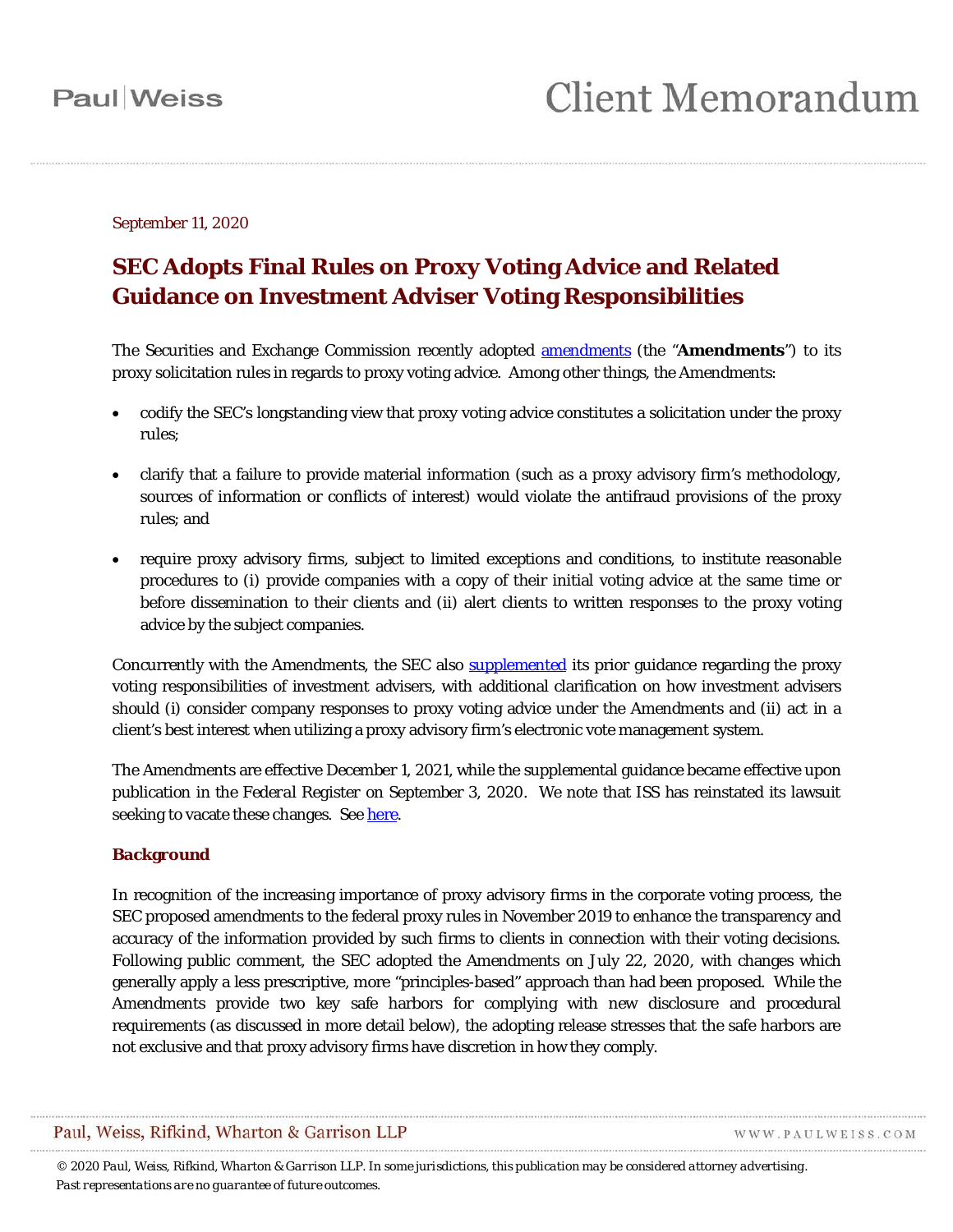### **Amendments to Section 14 of the Exchange Act**

*Codification of Proxy Voting Advice as "Solicitations" under Rule 14a-1(l)*. The Amendments codify the existing SEC view that a "solicitation," as defined in Exchange Act Rule 14a-1(l), includes proxy voting advice. The SEC reiterated that the definition of solicitation is "broad" and includes a "communication to security holders under circumstances reasonably calculated to result in the procurement, withholding or revocation of a proxy." In keeping with this view, the Amendments clarify Rule 14a-1(l) by adding that the terms "solicit" and "solicitation" include any "proxy voting advice that makes a recommendation to a shareholder as to its vote, consent, or authorization on a specific matter for which shareholder approval is solicited, and that is furnished by a person that markets its expertise as a provider of such proxy voting advice, separately from other forms of investment advice, and sells such proxy voting advice for a fee."

Each set of voting recommendations by a firm under different voting policies constitutes separate communications of proxy voting advice and each is subject to the proxy rules. However, any proxy voting advice given in response to an unprompted request (such as a financial advisor or broker who has received unsolicited inquiries from its clients on how to vote their shares) would not be considered a "solicitation."

*New Conditions for Exemptions from Proxy Information and Filing Requirements under Rule 14a-2(b) for Proxy Advisory Firms*. Notwithstanding that proxy voting advice is a solicitation, proxy advisory firms may still rely on exemptions from certain of the SEC's proxy solicitation information and filing requirements so long as they:

- do not seek, directly or indirectly, the power to act as a proxy for a shareholder and do not furnish or otherwise request, or act on behalf of a person who furnishes or requests, a form of revocation, abstention, consent or authorization; and
- satisfy new conditions relating to (i) conflicts of interest disclosure, (ii) making proxy voting advice available to companies at, or prior to, the time when such advice is disseminated to clients and (iii) mechanisms to ensure that clients are made aware in a timely fashion of any written response by a company to proxy voting advice, in each case as described in more detail below. Proxy voting advice need not comply with these conditions to benefit from the exemption if such advice is (a) based on socalled "custom policies" that are proprietary to a proxy advisory firm's client or (b) given in a solicitation that complies with the SEC's requirements to provide proxy materials under Rule 14a-3(a) and involves approval of a business combination under Rule 145(a) or certain contested matters.

*Conflicts of Interest Disclosure*.To be able to rely on the Rule 14a-2(b) exemptions, proxy advisory firms will have to include in their advice (including in any electronic medium used to deliver the advice) "prominent disclosure" of the following: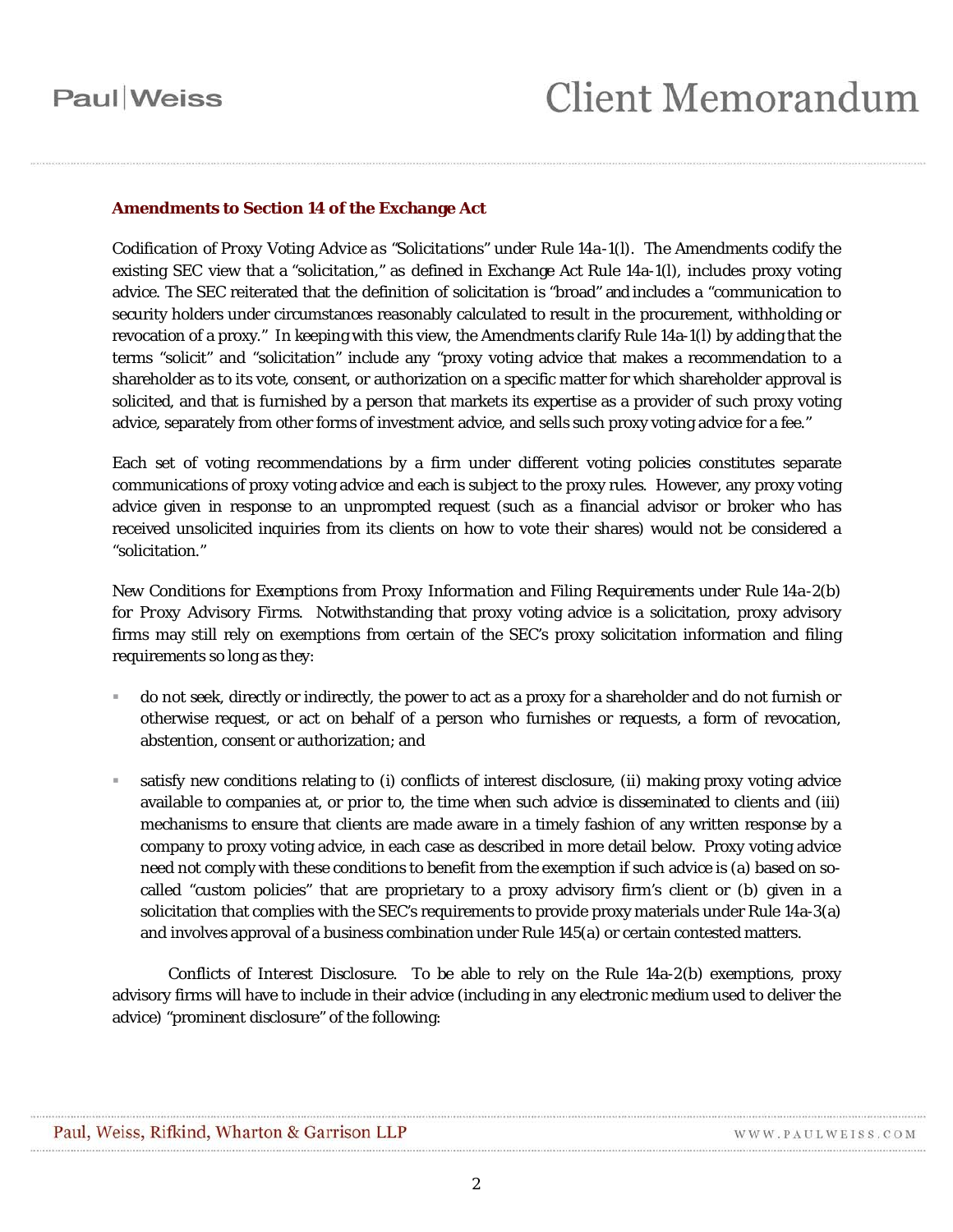# **Client Memorandum**

- any information regarding an interest, transaction or relationship of the proxy advisory firm or its affiliates that is material to assessing the objectivity of the proxy voting advice in light of the particular interest, transaction or relationship; and
- any policies and procedures to identify, and the steps taken to address, any such material conflicts of interest arising from the interest, transaction or relationship.

The SEC opted against more prescriptive conflicts disclosure requirements that some commenters had advocated (*e.g.*, setting specific monetary disclosure thresholds), in favor of a principles-based rule that is meant to account for a variety of circumstances that could materially impact a firm's objectivity. The Amendments allow proxy advisory firms to apply their judgment in determining the materiality of any conflicts that could affect their objectivity, but the adopting release offered several examples of where material conflicts may exist for proxy advisory firms, such as:

- providing voting advice to clients on a company's proposals where the firm earns fees (or seeks to earn fees) from that company for corporate governance and executive compensation advisory services;
- providing voting advice on a matter in which the firm's affiliates or another client has a material interest; or
- providing voting advice on a company's proposals where the firm's affiliates hold a significant ownership interest in the company, sit on the company's board of directors or have relationships with a shareholder presenting a proposal.

The SEC notes that the conflicts disclosures should be detailed enough so that clients can understand the nature and scope of the interest, transaction or relationship and assess the objectivity and reliability of the advice they receive, which may include the identities of the parties or affiliates and the approximate dollar amount of fees involved in the interest, transaction or relationship. The SEC warns that boilerplate language that such interests may or may not exist would be insufficient.

*Making Proxy Voting Advice Available to Companies*.The Amendments mandate that proxy advisory firms adopt and publicly disclose written policies and procedures reasonably designed to ensure that proxy voting advice is made available to the subject companies at, or prior to, the time when such advice is disseminated to the proxy advisory firm's clients. The proposed amendments had established a mandatory vetting process for companies to review and give feedback on proxy voting advice prior to distribution to the proxy advisory firm clients; however, such requirements were eliminated in favor of this more "principles-based approach" in the final Amendments.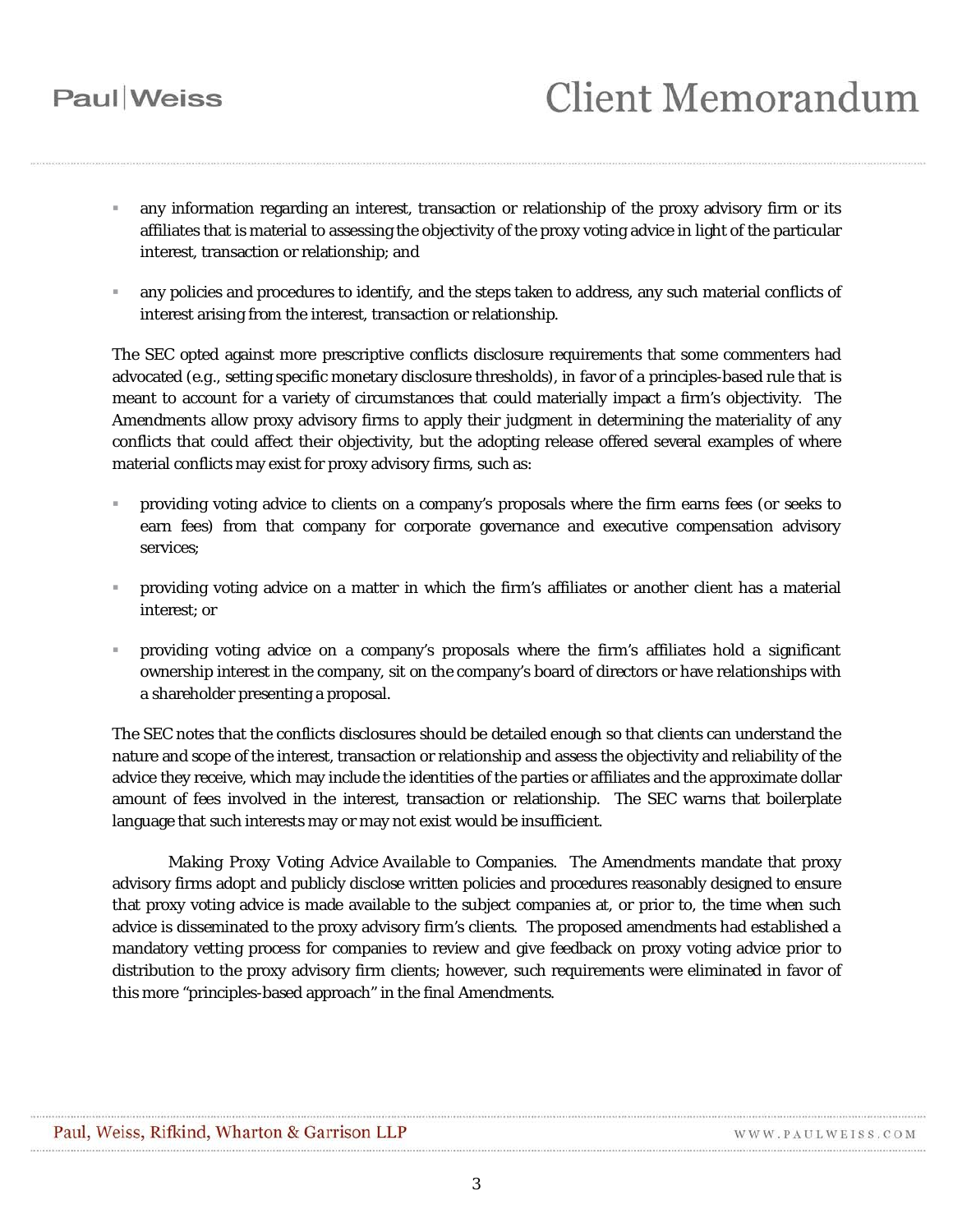# **Client Memorandum**

While proxy advisory firms are free to adopt their own mechanisms to satisfy the foregoing requirements, the Amendments provide a non-exclusive safe harbor for compliance. A proxy advisory firm will be deemed to satisfy the above requirement if its written policies and procedures are reasonably designed to provide companies with a copy of its proxy voting advice, at no charge, no later than the time it is disseminated to the firm's clients. The safe harbor specifies that a proxy advisory firm may condition access to its voting advice on a company (i) filing its definitive proxy statement at least 40 days before the shareholder meeting and (ii) expressly acknowledging that it will only use the proxy voting advice for internal purposes and will not share such advice except with employees or advisers. The SEC acknowledges that it does not have an estimate of the financial cost to proxy advisory firms of providing their voting advice to all relevant companies. In addition, questions remain over certain ambiguities in the safe harbor requirements. For example, what constitutes a "copy" of a firm's proxy voting advice – the full detailed voting report, or only the firm's voting recommendations?

*Alerting Clients to Company Responses to Proxy Voting Advice*. The Amendments also require that proxy advisory firms adopt and publicly disclose written policies and procedures reasonably designed to ensure that they provide their clients with a mechanism by which they can reasonably be expected to become aware of any written statements regarding proxy voting advice by companies who are the subject of such advice, in a timely manner before the shareholder meeting. Similarly, the Amendments provide a non-exclusive safe harbor by which proxy advisory firms would be deemed to satisfy this requirement if their written policies and procedures are reasonably designed to provide notice on their electronic client platform or through other electronic means (such as by email) that a company has filed, or has informed the proxy advisory firm that it intends to file, additional materials setting forth the company's response to the proxy voting advice (and include an active hyperlink to those materials on EDGAR when available).

*Expansion of Examples of Potentially Misleading Information under Rule 14a-9*. One important aspect of the Amendments is that even though proxy advisory firms will be exempt from certain of the SEC's proxy information and filing rules, their voting advice as solicitations will be subject to Rule 14a-9's antifraud provisions. Further, the Amendments add a new section (e) to the note for Rule 14a-9, which states that failure to disclose "material information" with respect to proxy voting advice could be materially misleading within the meaning of the rule. The types of information that may be material include the proxy advisory firm's methodology, sources of information or conflicts of interest.

#### **Supplemental Guidance Regarding Proxy Voting Responsibilities of Investment Advisers**

The SEC issued guidance in 2019 discussing how an investment advisor could use proxy voting advice in exercising voting authority on behalf of clients and also provided examples to help facilitate investment advisers' compliance with their obligations in connection with proxy voting (see our client alert [here\)](https://www.paulweiss.com/practices/transactional/capital-markets-securities/publications/sec-issues-guidance-on-proxy-voting-responsibilities-of-investment-advisers-and-the-applicability-of-proxy-rules-to-proxy-voting-advice?id=29308). The SEC has now issued supplemental guidance in light of the Amendments, which focuses on the common practice among investment advisers of relying on proxy advisory firms (i) to populate each vote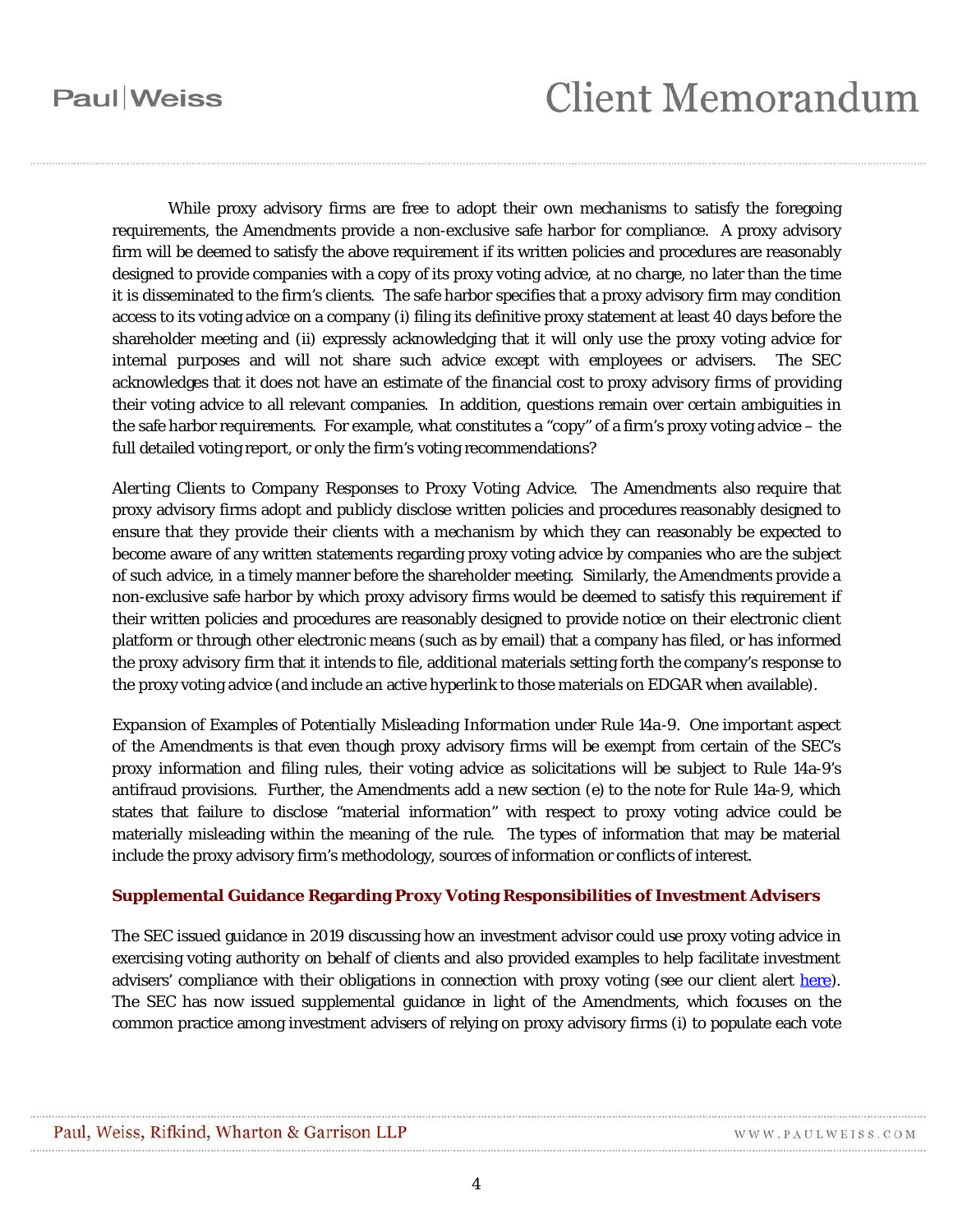# **Client Memorandum**

on their electronic voting platform with the firm's recommendations based on client voting instructions ("pre-population") and/or (ii) to automatically submit client votes to be counted ("automated voting").

The guidance discusses steps that investment advisers may take to demonstrate that they are making voting determinations in their clients' best interests when using a proxy advisory firm to assist with voting mechanics. Specifically, investment advisers should assess any votes subject to pre-population and consider additional information that may become available before a vote. The guidance also states that investment advisers should consider whether their policies and procedures address circumstances where they become aware that a company intends to file or has filed additional soliciting materials with the SEC after they have received the proxy advisory firm's voting recommendation but before the submission deadline for proxies to be voted at a shareholder meeting.

Lastly, the guidance reminds investment advisers of their obligation to fully disclose to clients all material facts relating to their relationships with proxy advisory firms. Such disclosure should include material facts related to the exercise of voting authority with respect to client securities.